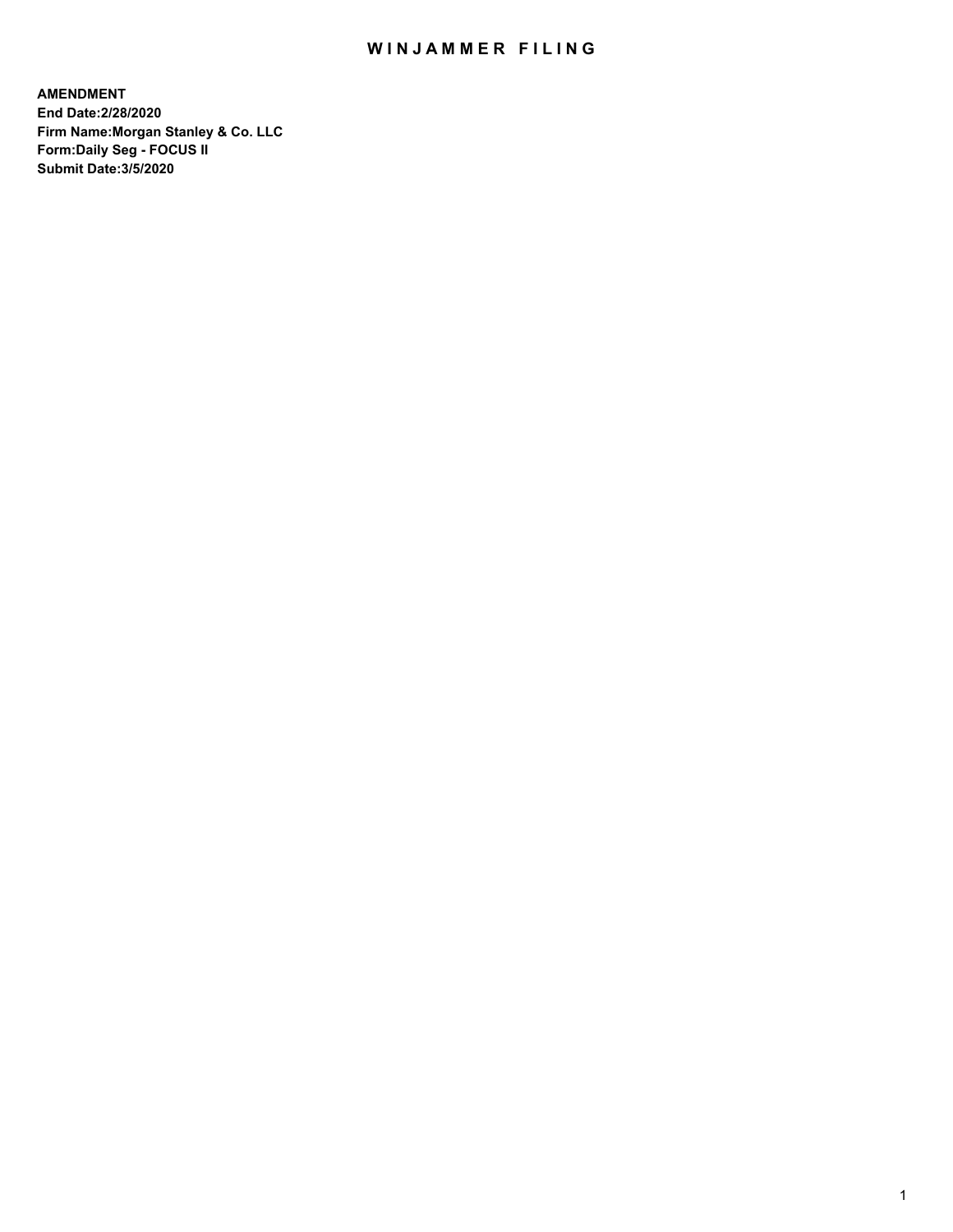**AMENDMENT** 

**End Date:2/28/2020 Firm Name:Morgan Stanley & Co. LLC Form:Daily Seg - FOCUS II Submit Date:3/5/2020 Daily Segregation - Cover Page**

| <b>Ocyregation - Oover Lage</b>                                                   |                              |
|-----------------------------------------------------------------------------------|------------------------------|
| Name of Company                                                                   | Morgan Stanley & Co. LLC     |
| <b>Contact Name</b>                                                               | <b>Ikram Shah</b>            |
| <b>Contact Phone Number</b>                                                       | 212-276-0963                 |
| <b>Contact Email Address</b>                                                      | Ikram.shah@morganstanley.com |
| FCM's Customer Segregated Funds Residual Interest Target (choose one):            |                              |
| a. Minimum dollar amount: ; or                                                    | 235,000,000                  |
| b. Minimum percentage of customer segregated funds required:% ; or                | <u>0</u>                     |
| c. Dollar amount range between: and; or                                           | <u>0 0</u>                   |
| d. Percentage range of customer segregated funds required between:% and%.         | 0 Q                          |
| FCM's Customer Secured Amount Funds Residual Interest Target (choose one):        |                              |
| a. Minimum dollar amount: ; or                                                    | 140,000,000                  |
| b. Minimum percentage of customer secured funds required:%; or                    | <u>0</u>                     |
| c. Dollar amount range between: and; or                                           | 00                           |
| d. Percentage range of customer secured funds required between: % and %.          | 0 <sub>0</sub>               |
| FCM's Cleared Swaps Customer Collateral Residual Interest Target (choose one):    |                              |
| a. Minimum dollar amount: ; or                                                    | 92,000,000                   |
| b. Minimum percentage of cleared swaps customer collateral required:% ; or        | <u>0</u>                     |
| c. Dollar amount range between: and; or                                           | <u>0 0</u>                   |
| d. Percentage range of cleared swaps customer collateral required between:% and%. | 00                           |

Attach supporting documents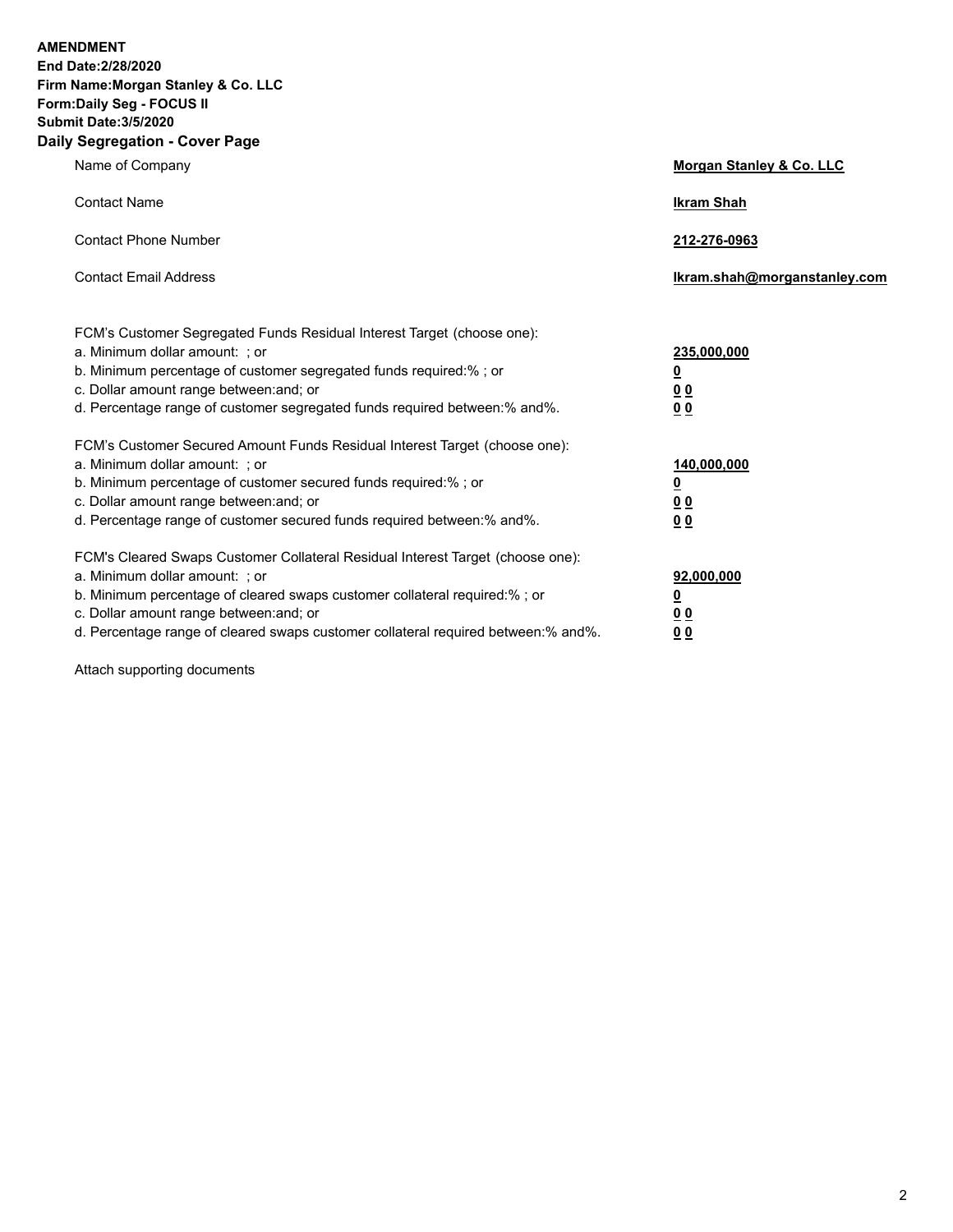|          | <b>AMENDMENT</b><br>End Date: 2/28/2020<br>Firm Name: Morgan Stanley & Co. LLC<br>Form: Daily Seg - FOCUS II<br><b>Submit Date: 3/5/2020</b><br><b>Daily Segregation - Secured Amounts</b> |                                                                |
|----------|--------------------------------------------------------------------------------------------------------------------------------------------------------------------------------------------|----------------------------------------------------------------|
|          | Foreign Futures and Foreign Options Secured Amounts<br>Amount required to be set aside pursuant to law, rule or regulation of a foreign                                                    | $0$ [7305]                                                     |
| 1.       | government or a rule of a self-regulatory organization authorized thereunder<br>Net ledger balance - Foreign Futures and Foreign Option Trading - All Customers                            |                                                                |
|          | A. Cash<br>B. Securities (at market)                                                                                                                                                       | 4,287,495,643 [7315]<br>2,193,587,297 [7317]                   |
| 2.<br>3. | Net unrealized profit (loss) in open futures contracts traded on a foreign board of trade                                                                                                  | -1,594,468,190 <sup>[7325]</sup>                               |
|          | Exchange traded options<br>a. Market value of open option contracts purchased on a foreign board of trade                                                                                  | 10,844,557 [7335]                                              |
| 4.       | b. Market value of open contracts granted (sold) on a foreign board of trade<br>Net equity (deficit) (add lines 1. 2. and 3.)                                                              | -12,231,079 [7337]<br>4,885,228,228 [7345]                     |
| 5.       | Account liquidating to a deficit and account with a debit balances - gross amount<br>Less: amount offset by customer owned securities                                                      | 686,831,807 [7351]<br>-621,963,856 [7352] 64,867,951<br>[7354] |
| 6.       | Amount required to be set aside as the secured amount - Net Liquidating Equity<br>Method (add lines 4 and 5)                                                                               | 4,950,096,179 [7355]                                           |
| 7.       | Greater of amount required to be set aside pursuant to foreign jurisdiction (above) or line<br>6.                                                                                          | 4,950,096,179 [7360]                                           |
| 1.       | FUNDS DEPOSITED IN SEPARATE REGULATION 30.7 ACCOUNTS<br>Cash in banks                                                                                                                      |                                                                |
|          | A. Banks located in the United States                                                                                                                                                      | 424,731,403 [7500]                                             |
|          | B. Other banks qualified under Regulation 30.7                                                                                                                                             | 505,927,040 [7520] 930,658,443<br>[7530]                       |
| 2.       | Securities                                                                                                                                                                                 |                                                                |
|          | A. In safekeeping with banks located in the United States<br>B. In safekeeping with other banks qualified under Regulation 30.7                                                            | 470,444,825 [7540]                                             |
| 3.       | Equities with registered futures commission merchants                                                                                                                                      | 0 [7560] 470,444,825 [7570]                                    |
|          | A. Cash                                                                                                                                                                                    | 15,999,581 [7580]                                              |
|          | <b>B.</b> Securities                                                                                                                                                                       | $0$ [7590]                                                     |
|          | C. Unrealized gain (loss) on open futures contracts                                                                                                                                        | 1,919,665 [7600]                                               |
|          | D. Value of long option contracts                                                                                                                                                          | 0 <sup>[7610]</sup>                                            |
| 4.       | E. Value of short option contracts<br>Amounts held by clearing organizations of foreign boards of trade                                                                                    | 0 [7615] 17,919,246 [7620]                                     |
|          | A. Cash                                                                                                                                                                                    | 0 <sup>[7640]</sup>                                            |
|          | <b>B.</b> Securities                                                                                                                                                                       | $0$ [7650]                                                     |
|          | C. Amount due to (from) clearing organization - daily variation                                                                                                                            | $0$ [7660]                                                     |
|          | D. Value of long option contracts                                                                                                                                                          | $0$ [7670]                                                     |
|          | E. Value of short option contracts                                                                                                                                                         | 0 [7675] 0 [7680]                                              |
| 5.       | Amounts held by members of foreign boards of trade                                                                                                                                         |                                                                |
|          | A. Cash<br><b>B.</b> Securities                                                                                                                                                            | 3,632,197,594 [7700]                                           |
|          | C. Unrealized gain (loss) on open futures contracts                                                                                                                                        | 1,723,142,472 [7710]<br>-1,596,387,855 [7720]                  |
|          | D. Value of long option contracts                                                                                                                                                          | 10,844,557 [7730]                                              |
|          | E. Value of short option contracts                                                                                                                                                         | <u>-12,231,079</u> [7735] 3,757,565,689                        |
|          |                                                                                                                                                                                            | [7740]                                                         |
| 6.<br>7. | Amounts with other depositories designated by a foreign board of trade<br>Segregated funds on hand                                                                                         | $0$ [7760]                                                     |
| 8.       | Total funds in separate section 30.7 accounts                                                                                                                                              | $0$ [7765]<br>5,176,588,203 [7770]                             |
| 9.       | Excess (deficiency) Set Aside for Secured Amount (subtract line 7 Secured Statement<br>Page 1 from Line 8)                                                                                 | 226,492,024 [7380]                                             |
| 10.      | Management Target Amount for Excess funds in separate section 30.7 accounts                                                                                                                | 140,000,000 [7780]                                             |
| 11.      | Excess (deficiency) funds in separate 30.7 accounts over (under) Management Target                                                                                                         | 86,492,024 [7785]                                              |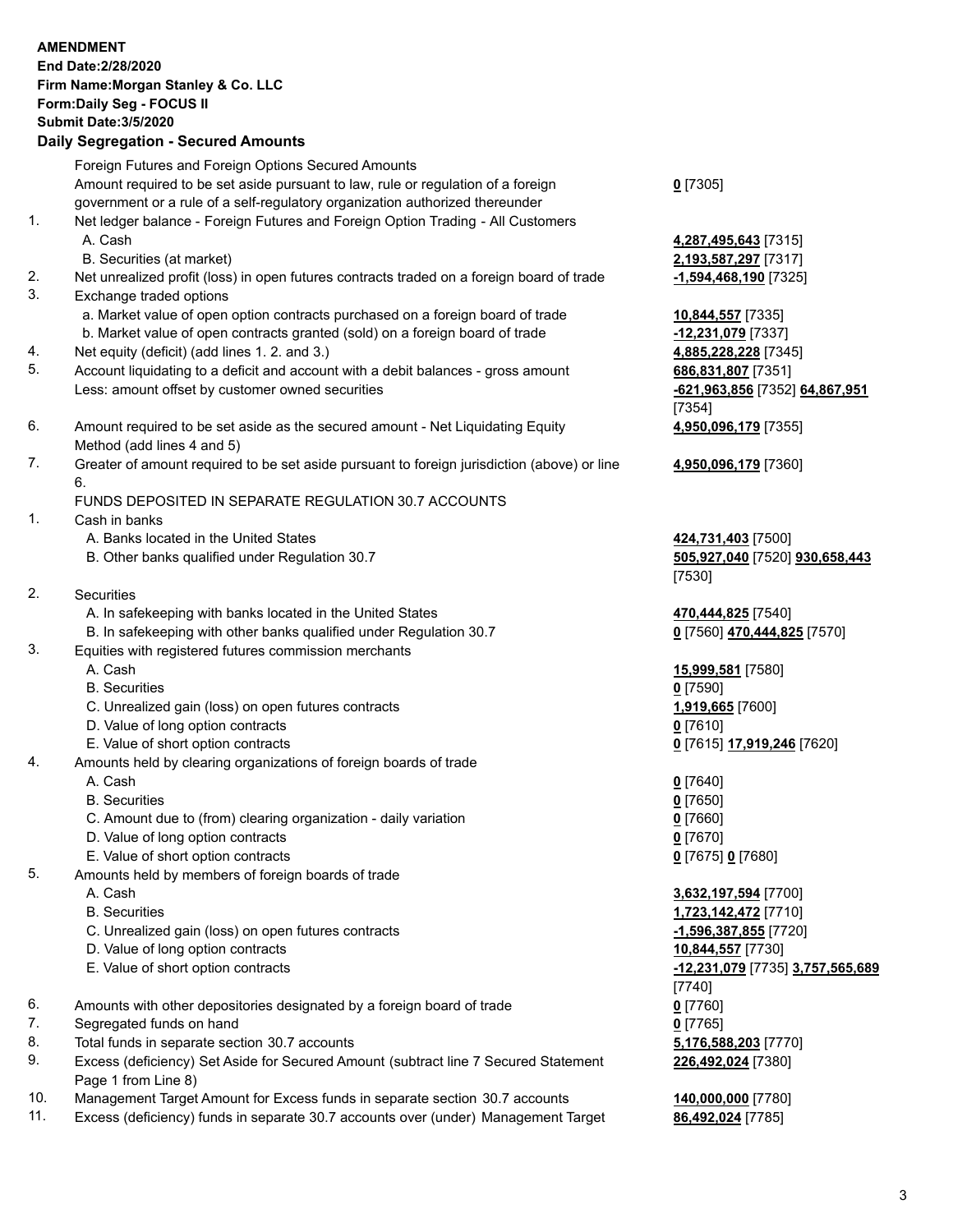|     | <b>AMENDMENT</b>                                                                    |                                |
|-----|-------------------------------------------------------------------------------------|--------------------------------|
|     | End Date: 2/28/2020                                                                 |                                |
|     | Firm Name: Morgan Stanley & Co. LLC                                                 |                                |
|     | Form: Daily Seg - FOCUS II                                                          |                                |
|     | <b>Submit Date: 3/5/2020</b>                                                        |                                |
|     | Daily Segregation - Segregation Statement                                           |                                |
|     | SEGREGATION REQUIREMENTS(Section 4d(2) of the CEAct)                                |                                |
| 1.  | Net ledger balance                                                                  |                                |
|     | A. Cash                                                                             | 12,410,337,594 [7010]          |
|     | B. Securities (at market)                                                           | 6,125,984,793 [7020]           |
| 2.  | Net unrealized profit (loss) in open futures contracts traded on a contract market  | $-1,176,886,547$ [7030]        |
| 3.  | Exchange traded options                                                             |                                |
|     | A. Add market value of open option contracts purchased on a contract market         | 760,521,601 [7032]             |
|     | B. Deduct market value of open option contracts granted (sold) on a contract market | -568,099,397 [7033]            |
| 4.  | Net equity (deficit) (add lines 1, 2 and 3)                                         | 17,551,858,044 [7040]          |
| 5.  | Accounts liquidating to a deficit and accounts with                                 |                                |
|     | debit balances - gross amount                                                       | 763,616,591 [7045]             |
|     | Less: amount offset by customer securities                                          | -708,426,127 [7047] 55,190,464 |
|     |                                                                                     | $[7050]$                       |
| 6.  | Amount required to be segregated (add lines 4 and 5)                                | 17,607,048,508 [7060]          |
|     | FUNDS IN SEGREGATED ACCOUNTS                                                        |                                |
| 7.  | Deposited in segregated funds bank accounts                                         |                                |
|     | A. Cash                                                                             | 3,678,568,930 [7070]           |
|     | B. Securities representing investments of customers' funds (at market)              | $0$ [7080]                     |
|     | C. Securities held for particular customers or option customers in lieu of cash (at | 957,016,948 [7090]             |
|     | market)                                                                             |                                |
| 8.  | Margins on deposit with derivatives clearing organizations of contract markets      |                                |
|     | A. Cash                                                                             | 7,749,034,185 [7100]           |
|     | B. Securities representing investments of customers' funds (at market)              | $0$ [7110]                     |
|     | C. Securities held for particular customers or option customers in lieu of cash (at | 5,168,967,845 [7120]           |
|     | market)                                                                             |                                |
| 9.  | Net settlement from (to) derivatives clearing organizations of contract markets     | 391,465,581 [7130]             |
| 10. | Exchange traded options                                                             |                                |
|     | A. Value of open long option contracts                                              | 760,521,601 [7132]             |
|     | B. Value of open short option contracts                                             | -568,099,397 [7133]            |
| 11. | Net equities with other FCMs                                                        |                                |
|     | A. Net liquidating equity                                                           | 8,236,114 [7140]               |
|     | B. Securities representing investments of customers' funds (at market)              | $0$ [7160]                     |
|     | C. Securities held for particular customers or option customers in lieu of cash (at | $0$ [7170]                     |
|     | market)                                                                             |                                |
| 12. | Segregated funds on hand                                                            | $0$ [7150]                     |
| 13. | Total amount in segregation (add lines 7 through 12)                                | 18,145,711,807 [7180]          |
| 14. | Excess (deficiency) funds in segregation (subtract line 6 from line 13)             | 538,663,299 [7190]             |
| 15. | Management Target Amount for Excess funds in segregation                            | 235,000,000 [7194]             |
| 16. | Excess (deficiency) funds in segregation over (under) Management Target Amount      | 303,663,299 [7198]             |

15. Management Target Amount for Excess funds in segregation<br>16. Excess (deficiency) funds in segregation over (under) Manag Excess (deficiency) funds in segregation over (under) Management Target Amount Excess